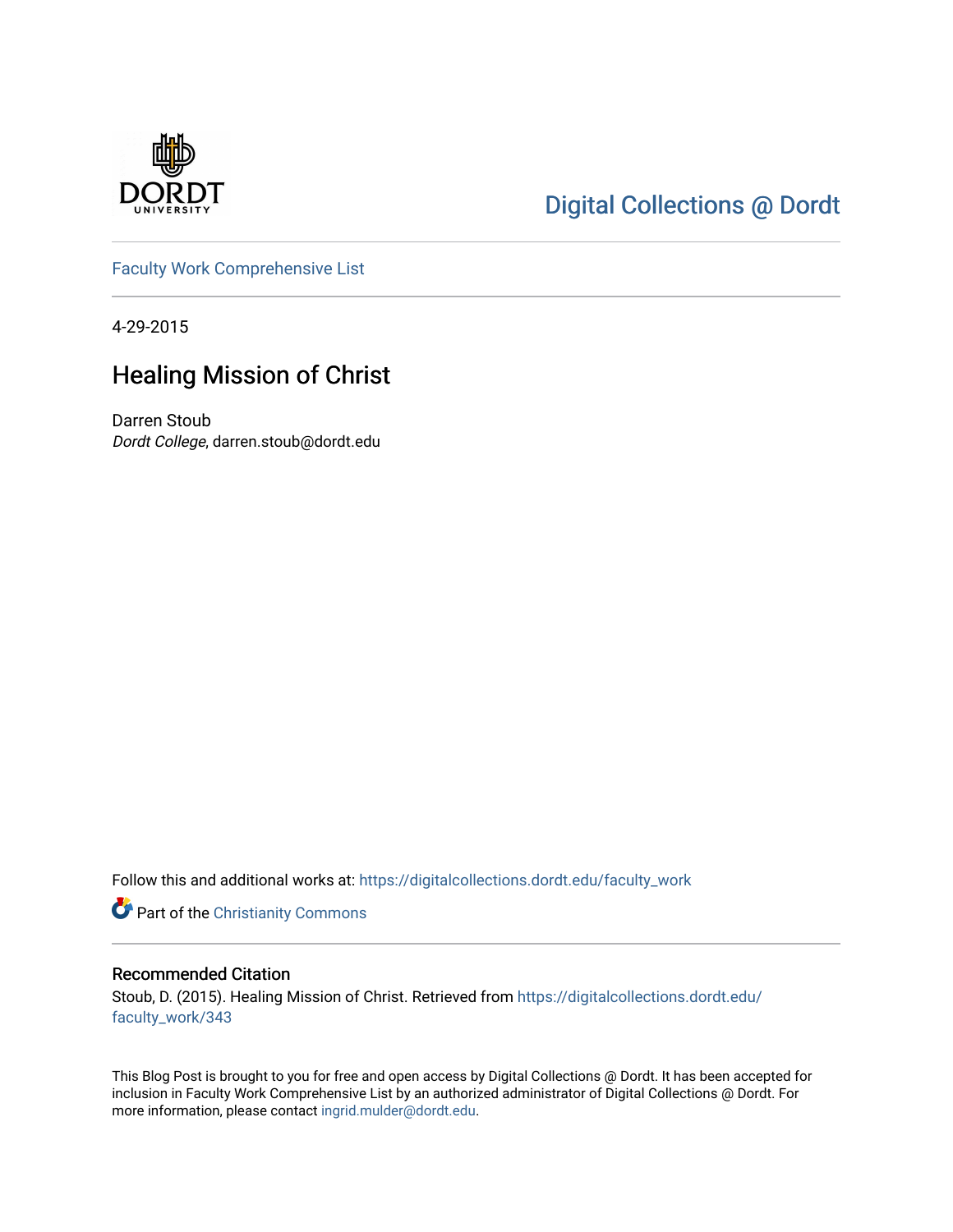### Healing Mission of Christ

#### Abstract

"Sometimes, we put our faith in the wrong places, and yet Christ heals."

Posting about Jesus' healing ministry in the Bible from In All Things - an online hub committed to the claim that the life, death, and resurrection of Jesus Christ has implications for the entire world.

<http://inallthings.org/the-healing-mission-of-christ/>

Keywords In All Things, healing, miracles, faith

**Disciplines Christianity** 

#### **Comments**

[In All Things](http://inallthings.org/) is a publication of the [Andreas Center for Reformed Scholarship and Service](http://www.dordt.edu/services_support/andreas_center/) at Dordt [College](http://www.dordt.edu/).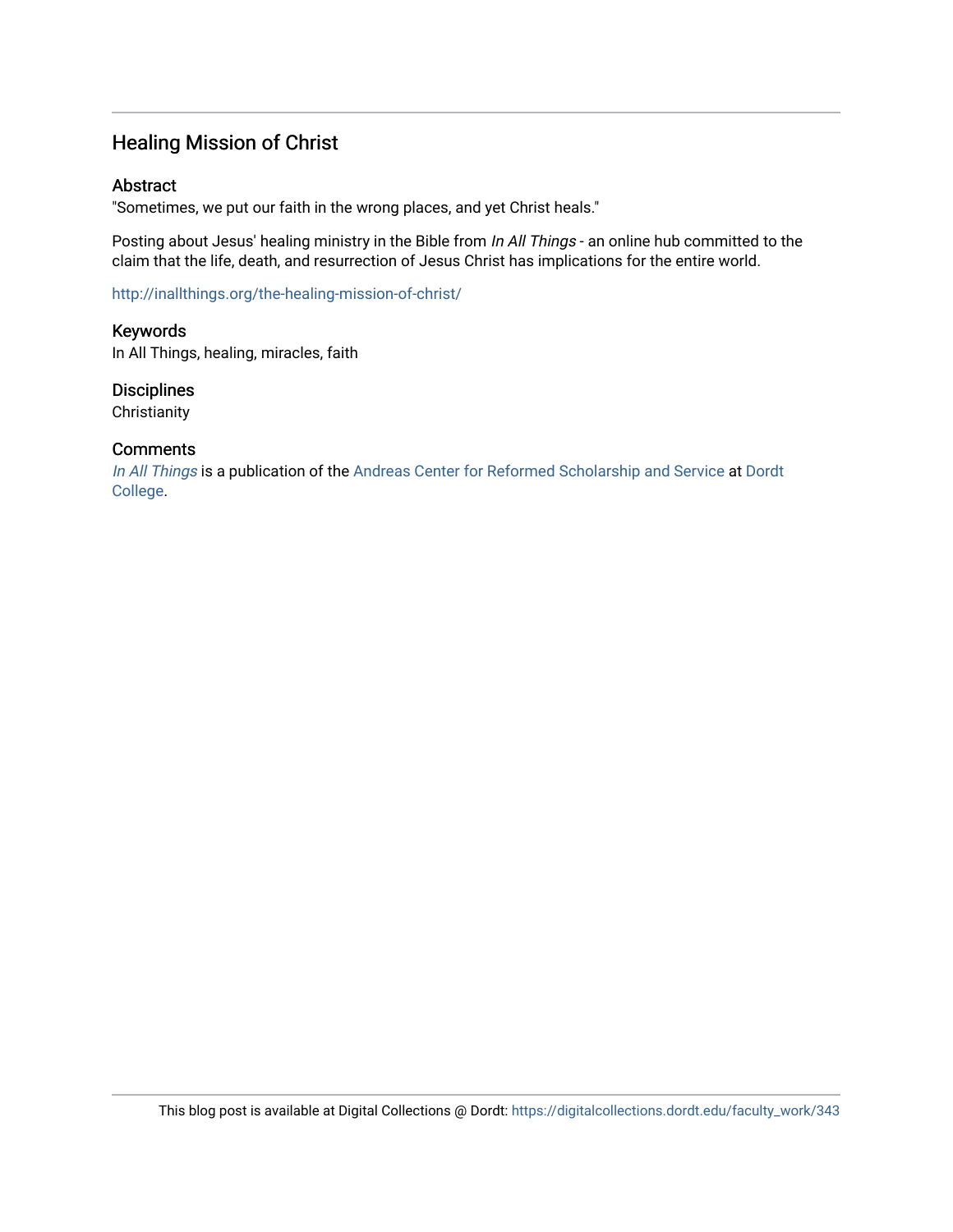# **The Healing Mission of Christ**

*i***nallthings.org**[/the-healing-mission-of-christ/](http://inallthings.org/the-healing-mission-of-christ/)

#### Darren Stoub

In March, we began a series of reflections on the healing [mission](http://inallthings.org/joining-christ-in-mission/) of Jesus Christ. According to I Corinthians 12, each of us are given spiritual gifts through the Holy Spirit and healing is one that is bestowed on many who are called into Christ's service.<sup>[1](http://inallthings.org/the-healing-mission-of-christ/#fn1-4273)</sup> Through this series, we seek to understand more about how we can join with Christ in his healing mission. This month, we consider the question: **what can we learn about Christ's healing mission by investigating his healing miracles?** Through discussions and readings of and about the healing miracles of Christ, four questions seem to encapsulate the relevant themes from Christ's miracles:

- Whom did Christ heal?
- Why did Christ heal this person?
- How did Christ heal?
- Was there a greater purpose to the miracle?

This week we address the question: **Whom did Christ heal?**

The son of Royalty, Peter's mother-in law, a whole bunch of various people, one and ten lepers, a Roman servant, a friend of three men, a man who was there, the only son of a widow, a bleeding and unclean woman, the daughter of a synagogue leader, a mute, an old invalid man, many people in the market places, a deaf and speech-impaired man, a blind man, a man blind from birth, a blind and mute man, a crippled woman, a swollen man, a blind beggar, a dead man, the slave of the high priest, and many that were not recorded. These are the people Christ healed. As I search for patterns in the people Christ healed, standard categorizations fail to show a pattern. Christ healed the rich, the poor, the free, the slave, the Jew, the gentile, the young, the old, male, female, the proud, the humble, the rich, the poor, the loud, the quiet, the sane, the insane, the loved, the rejected, the living, the dead, those he knew and those he didn't know. Christ did not categorize people the way we categorize patients. Christ did not use demographics or socioeconomic factors or residency or three forms of doctrine or membership in a church or the ability to pay. As far as I have been able to discover, Christ healed two types of people.

First, **Christ healed people who didn't ask.** We worship a God who is so in tune with creation, so in love with the people of this world, that God knows our needs. God heals, even when we don't ask.

But why don't we ask? Sometimes, we don't see Jesus. In Luke 13:10 – 17, the healing of the woman who "was bent over and could not straighten up at all" is told. This woman didn't ask because she didn't see Jesus. George MacDonald, in his book "The [Miracles](http://www.worldcat.org/title/miracles-of-our-lord/oclc/5493814&referer=brief_results) of Our Lord" described the situation as follows:

Supported by a staff, she had crept to the synagogue. There is no appearance from the story that she had come there to see Jesus, or even that when in His presence she saw Him before the word of her deliverance had gone forth. Most likely, being bowed [over], she heard Him before she saw Him. But He saw her. Going to her, I think, and saying 'Woman, you are freed from your infirmity.' 'He laid His hands upon her, and immediately she was made straight and she praised God.' What an uplifting! A type of all that God works in His human beings. The head, down bent with sin, care, sorrow, pain, is uplifted. We lift our *eyes to God.* [2](http://inallthings.org/the-healing-mission-of-christ/#fn2-4273)

For eighteen years, this woman was crippled, perhaps unable to look at the people around her or in front of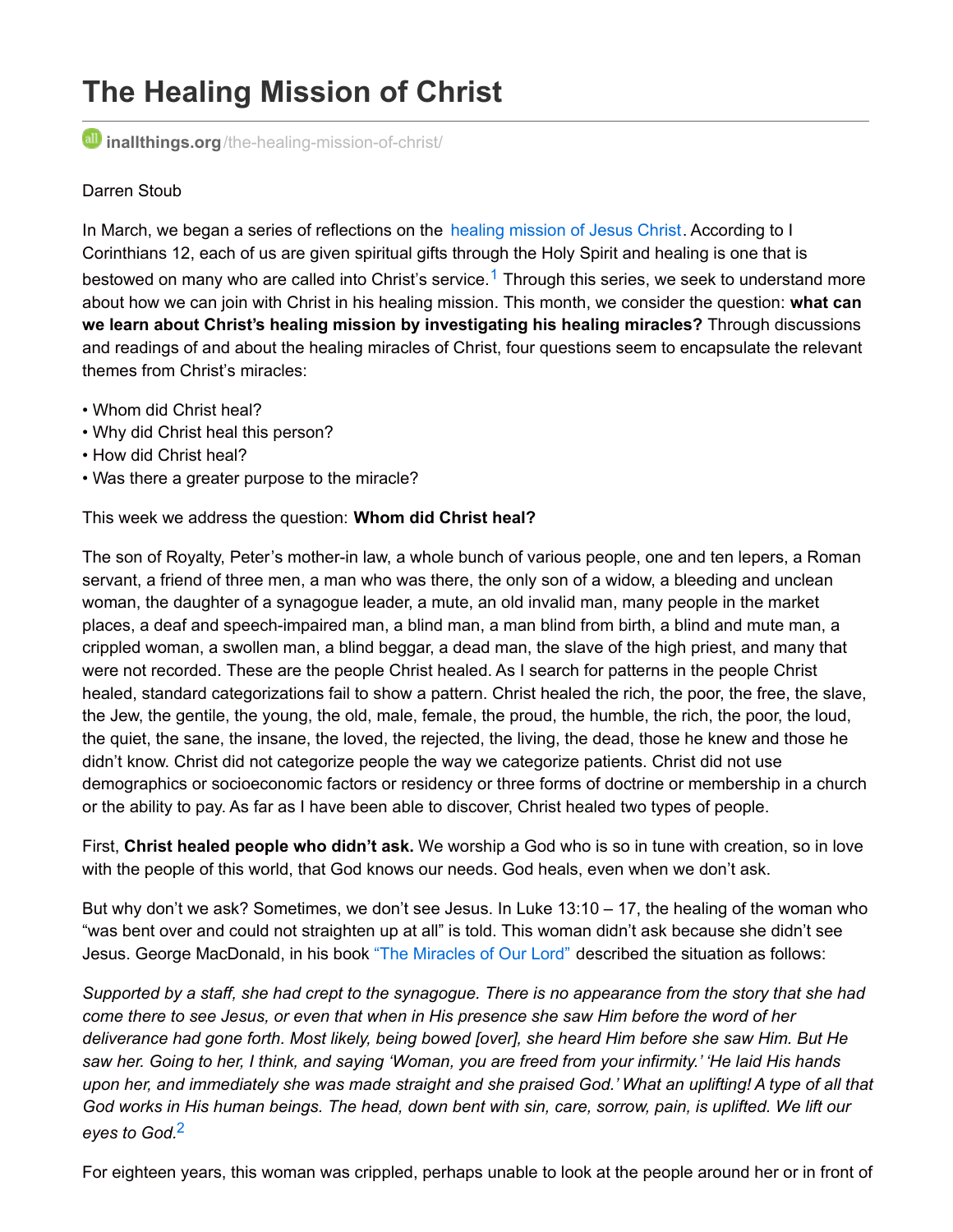her. Her gaze was permanently fixed down. Perhaps, she was unable to see Jesus. Perhaps, she didn't want to see Jesus. Never-the-less, she couldn't ask because she could not see him, yet Christ healed her. **Can you see Jesus? Are you looking?**

Why don't we ask? Sometimes, we put our faith in the wrong places, and yet Christ heals, John 5:1-8, describes the story of a man who placed his faith in a pool with mystical powers.

Now there is in Jerusalem near the Sheep Gate a pool, which in Aramaic is called Bethesda and which is *surrounded by five covered colonnades. Here a great number of disabled people used to lie—the blind,* the lame, the paralyzed. One who was there had been an invalid for thirty-eight years. When Jesus saw him lying there and learned that he had been in this condition for a long time, he asked him, "Do you want to get well?" "Sir," the invalid replied, "I have no one to help me into the pool when the water is stirred. While I am trying to get in, someone else goes down ahead of me." Then Jesus said to him, "Get up! Pick *up your mat and walk." At once the man was cured; he picked up his mat and walked.*

There have been many discussions about the pool of Bethesda and its potential healing powers. Some early manuscripts of the Bible include John 5:4: [3](http://inallthings.org/the-healing-mission-of-christ/#fn3-4273) *"an angel of the Lord went down at certain seasons into* the pool, and troubled the water: whosoever then first after the troubling of the waters stepped in was *made whole, with whatsoever disease he was holden."* [4](http://inallthings.org/the-healing-mission-of-christ/#fn4-4273) Some have suggested this was literally an angel of God that stirred the waters imbuing it with healing powers; others suggested that it was a Jewish custom to call anything of good favor the result of angels of God.<sup>[5](http://inallthings.org/the-healing-mission-of-christ/#fn5-4273)</sup> Others suggest that the pool, like other similar springs in the region, had medicinal value that was enhanced by periodic outgassing of the surrounding soil.<sup>[6](http://inallthings.org/the-healing-mission-of-christ/#fn6-4273)</sup> Regardless, many Jews and gentiles put their faith in the healing waters of the pool.

Regardless of the historicity or authenticity of the healing properties of the pool, the paralytic placed his faith in the wrong place. He thought the water would heal him. He thought he had to be the first in the water. He thought he had to rely on others to help into the pool. He didn't ask, because he was looking to the wrong source. Even when Christ asked him if he wanted to get well, the man still kept his faith in the pool and other people. He didn't ask, and yet Christ healed him. **Do you put your faith in the wrong things?**

Why don't we ask? Sometimes, we are simply unable to ask, and yet Christ heals. Matthew 12:11–14 recounts the story of the man with the shriveled hand. In the story, Christ visited the synagogue on the Sabbath. The man with shriveled hand was there, yet Christ's conversation was with the Pharisees. Perhaps the man was unable to ask because of his station in life. Perhaps, as is the case in other miracles, the person was mute or dead. Sometimes, we are simply unable to ask. The man with the shriveled hand didn't ask, yet Christ healed him. What is hindering you from asking Jesus?

Why don't we ask? Because we think we have done too many awful things and are, therefore, not worthy of Christ's love, attention or power. In Luke 22:49-51, we learn of the slave of the high priest who has his ear cut off as the high priest comes to arrest Jesus. Would such a person even think to ask Christ for healing? Christ did not even give him a chance. The slave did not ask, yet Christ healed him. Do you think that you have done too much to warrant the free gift of grace, to receive the healing that Christ wants to offer?

Second, **Christ heals people who seek the One True God.** We worship a God who longs for us to seek him. God has created us in his own image. The heavens and the earth proclaim who God is and creation draws us to God. As Paul says in Romans 1:20 "For since the creation of the world God's invisible qualities–his eternal power and divine nature–have been clearly seen, being understood from what has been made, so that people are without excuse." God longs for us to seek him. MacDonald states "Yet he who asks shall receive – of the very best. One promise without reserve, and only one, because it includes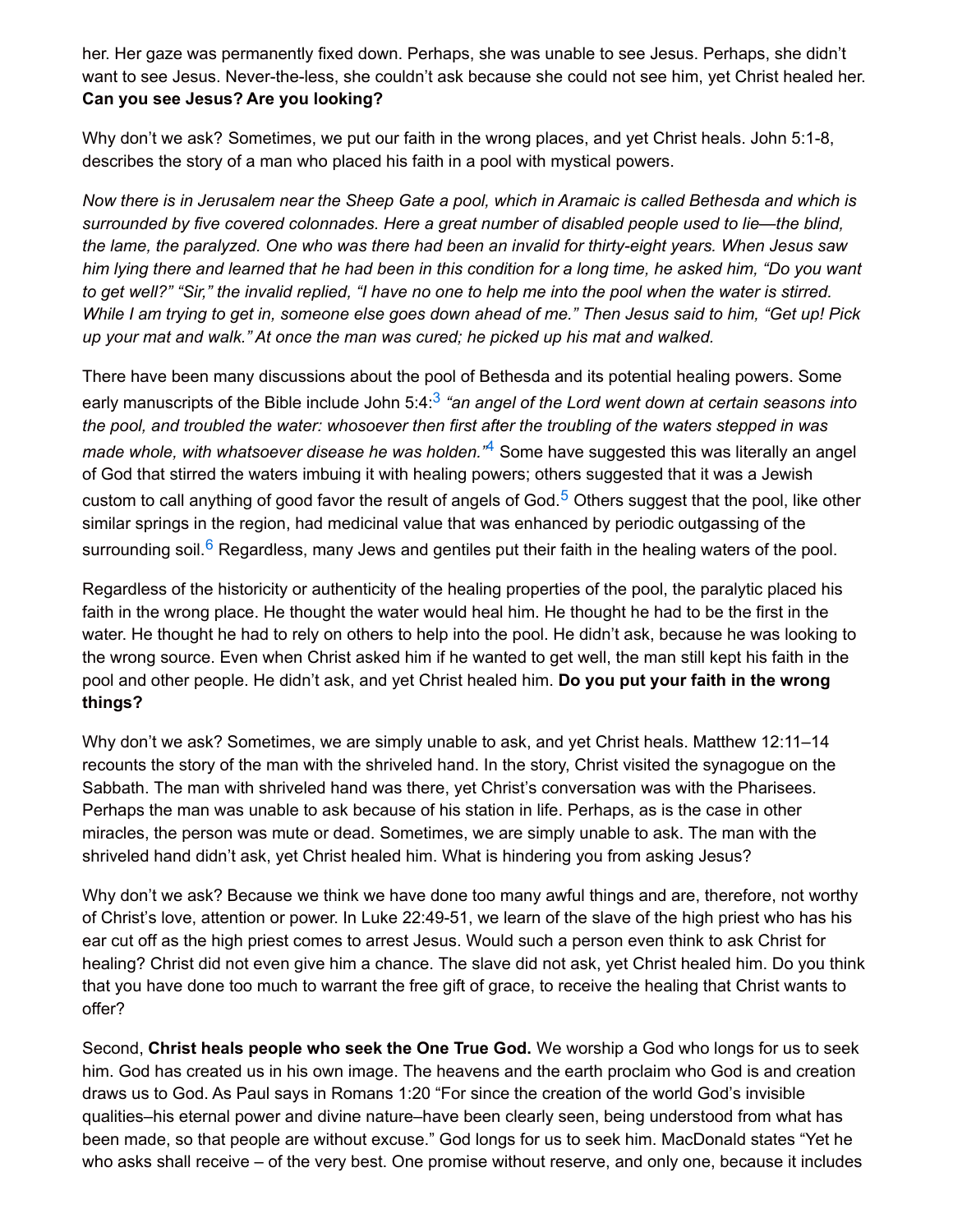all, remains: the promise of the Holy Spirit to them who ask it."<sup>[7](http://inallthings.org/the-healing-mission-of-christ/#fn7-4273)</sup> And when we seek God, God heals.

How do we seek the Creator? When we recognize Jesus' greatness, we boldly seek him and God willingly heals us. In Mark 6:53 – 56, we read an account of the people of the region of Gennesaret:

When they had crossed over, they landed at Gennesaret and anchored there. As soon as they got out of the boat, people recognized Jesus. They ran throughout that whole region and carried the sick on mats to *wherever they heard he was. And wherever he went–into villages, towns or countryside–they placed the* sick in the marketplaces. They begged him to let them touch even the edge of his cloak, and all who *touched it were healed.*

The people heard of Jesus' greatness and came to wherever he was. They asked, they begged, they believed. When the people boldly came, Christ healed them all. **Do you boldly seek Christ?**

How do we seek the Lord? When we seek God in our fear, we are healed. In Luke 8:42-48, we read the story of a woman who was shunned by society, timid and afraid; she sought the One True God who heals.

As Jesus was on his way, the crowds almost crushed him. And a woman was there who had been subject to bleeding for twelve years, but no one could heal her. She came up behind him and touched the edge of *his cloak, and immediately her bleeding stopped. "Who touched me?" Jesus asked. When they all denied it, Peter said, "Master, the people are crowding and pressing against you." But Jesus said, "Someone* touched me; I know that power has gone out from me." Then the woman, seeing that she could not go unnoticed, came trembling and fell at his feet. In the presence of all the people, she told why she had touched him and how she had been instantly healed. Then he said to her, "Daughter, your faith has healed *you. Go in peace."*

When we feel invisible or hopeless, our heart cries out to God and it compels us to seek God. God hears the cries of our heart and accepts our timid seeking. God heals us. **Can you seek God even when you are trembling?**

How do we seek God? When we seek God's face with humility and faith, Christ heals. Matthew recounts the healing of the Centurion's servant in Matthew 8:5-13. Matthew Henry provides the following commentary on this passage:

This centurion was a heathen, a Roman soldier. Though he was a soldier, yet he was a godly man... *Observe his self-abasement. Humble souls are made more humble by Christ's gracious dealings with* them. Observe his great faith. The more diffident we are of ourselves, the stronger will be our confidence in Christ. Herein the centurion owns him to have Divine power, and a full command of all the creatures and powers of nature, as a master over his servants. Such servants we all should be to God; we must go and come, according to the directions of his word and the disposals of his providence. But when the Son of man comes he finds little faith, therefore he finds little fruit. An outward profession may cause us to be called children of the kingdom; but if we rest in that, and have nothing else to show, we shall be cast out. The servant got a cure of his disease, and the master got the approval of his faith. What was said to him, is said to all, Believe, and ye shall receive; only believe. See the power of Christ, and the power of faith. The healing of our souls is at once the effect and evidence of our interest in the blood of Christ.<sup>[8](http://inallthings.org/the-healing-mission-of-christ/#fn8-4273)</sup>

A centurion, a Roman, not a follower of Christ is accredited in Matthew 8 as having a faith greater than any in Israel. Why? Because he came face to face with Jesus Christ and had a simple and humble faith. Not a doctrinally rich understanding of God, not a life full of accolades, not an arrogant showmanship, but simple faith, an interest in the power of the blood of Christ. Christ heals those who come with humility and faith. Will you seek Christ as the Centurion did?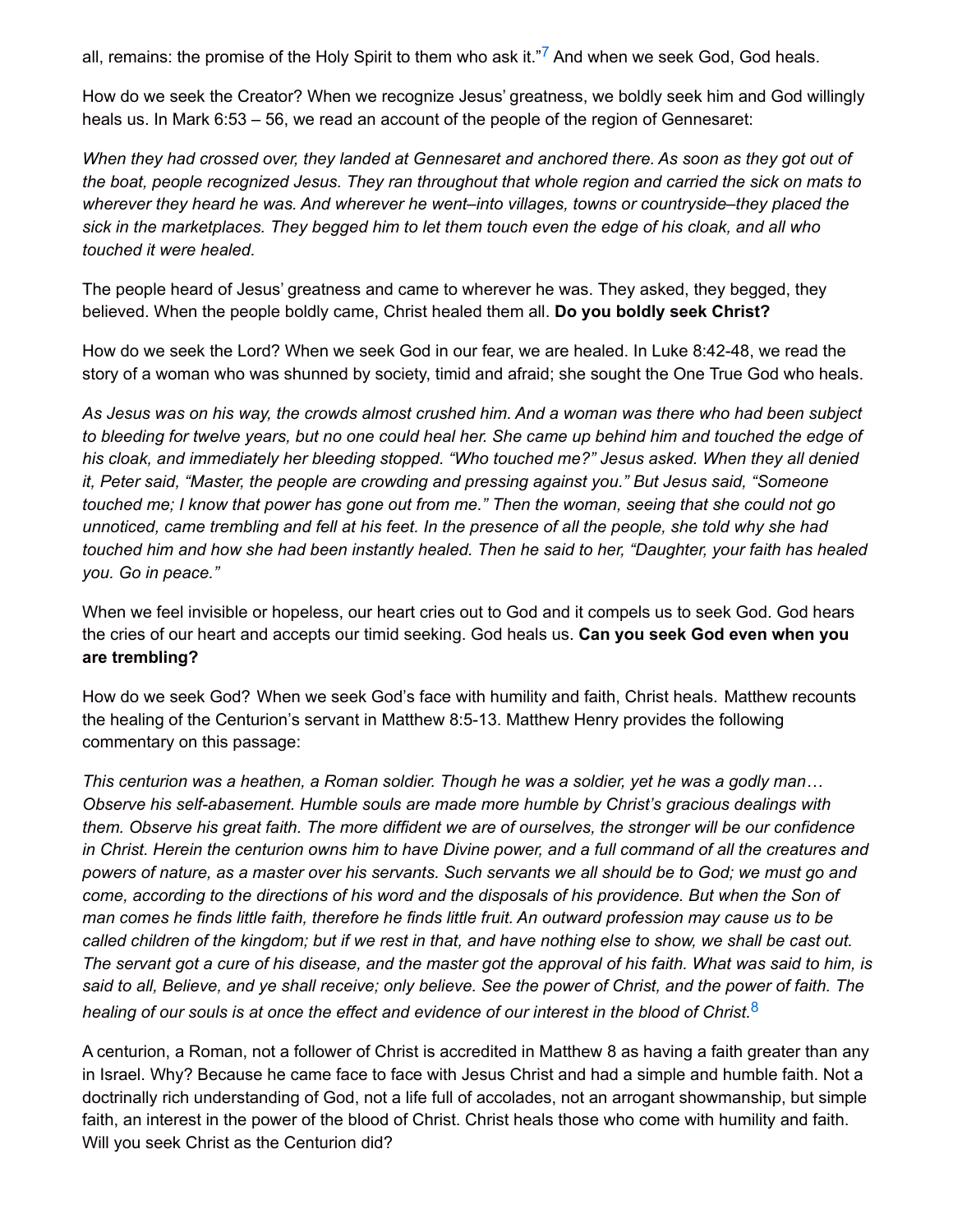How do we seek Christ? We know him as Lord, worship him and he heals us. In Matthew 8:2-3, we read: A man with leprosy, came and knelt before [or worshipped] him and said, 'Lord, if you are willing, you can make me clean.' Jesus reached out his hand and touched the man. 'I am willing,' he said. 'Be clean!' Immediately he was cleansed of his leprosy."

Jesus is referred to as Lord 618 times in the Bible, more than the terms Christ and Savior. What is the importance of calling Jesus Lord? Some suggest that the leper was unaware of why or perhaps he acted better than he knew when he called Jesus Lord.<sup>[9](http://inallthings.org/the-healing-mission-of-christ/#fn9-4273)</sup> In fact, this was one of the earliest instances that Jesus was called Lord by any follower. Paul wrote the Colossians, "By him all things were created: things in heaven and on earth, visible and invisible, whether thrones or powers or rulers or authorities; all things were created by him and for him. He is before all things, and in him all things hold together. And he is the head of the body, the church; he is the beginning and the firstborn from among the dead, so that in everything he might have the supremacy."<sup>[10](http://inallthings.org/the-healing-mission-of-christ/#fn10-4273)</sup> Lord is the rightful title for Christ Jesus. Our recognition of title confers our act of following him. When we come to Christ as Lord, we recognize His power and authority over our lives. We recognize his creative power. We humbly kneel before him. Praise be to God that He is a servant Lord, for He calls us heir and friend. But more than that, He reaches out and touches our diseased self, takes on our uncleanliness and makes us clean. Will you call Him Lord?

This week we asked the question, whom did Christ heal? Christ healed those who didn't ask and those who sought after Him. He didn't categorize people using standard classifications. He healed; He heals; and He will heal.

So how do we join with him in this mission? Whom shall we heal? What can you do this week to reach the blind, the misguided, the incapable, the broken, the confident ones, those who tremble, those who are humble, those who call Him Lord? When you minister to each of these, you join with Christ in his healing mission.

#### **Footnotes**

- 1. 1 Corinthians 12:9  $\leftrightarrow$
- 2. MacDonald, George. *The Miracles of our Lord*. (Wheaton, IL: Harold Shaw Publishers, 1985) 37. [↩](http://inallthings.org/the-healing-mission-of-christ/#rf2-4273)
- 3. Notice in the New International Version, which is quoted, verse 4 is absent.  $\leftrightarrow$
- 4. American Standard Version  $\leftrightarrow$
- 5. Barnes, Albert.*Barnes Notes on the Old and New Testament.* (Ada, MI: Baker Books, 1983). [↩](http://inallthings.org/the-healing-mission-of-christ/#rf5-4273)
- 6. The [Bethesda](http://www.biblicalarchaeology.org/daily/biblical-sites-places/jerusalem/the-bethesda-pool-site-of-one-of-jesus%E2%80%99-miracles/) Pool, Site of One of Jesus' Miracles, [Accessed](http://bible-truth.org/JohnChapter5.html) 16 April 2015. The Miracle of the Healing of the Lame Man, Accessed 16 April 2015.  $\leftrightarrow$
- 7. MacDonald, 70.  $\leftrightarrow$
- 8. Matthew Henry's [Commentary](http://biblehub.com/commentaries/mhc/matthew/8.htm) on Matthew 8, Accessed 16 April 2015.  $\leftrightarrow$
- 9. Barker, Kenneth L. and John Kohnlenberger. *Zondervan NIV Bible Commentary, Vol. 2*(Grand Rapids, MI: Zondervan, 1994) 38. [↩](http://inallthings.org/the-healing-mission-of-christ/#rf9-4273)